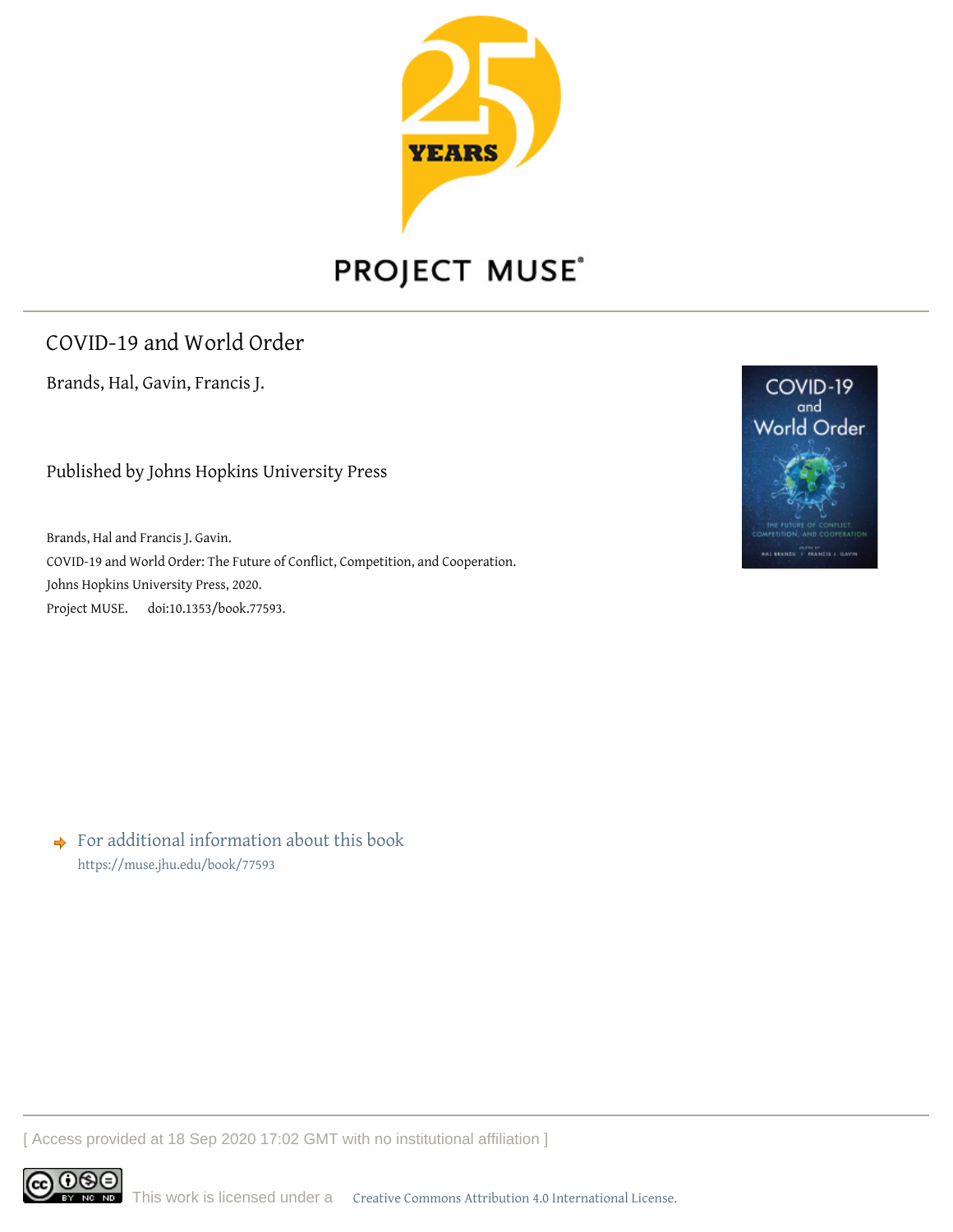## [The US-China Relationship](#page--1-0)  after Coronavirus

*Clues from History*

Graham Allison

Coronavirus struck like a flash of lightning that illuminates for an instant distant horizons otherwise obscured. The impact of this pandemic highlights three central realities of world order—and disorder.

First and most fundamentally, coronavirus magnifies the underlying structural reality that will be the defining feature of world order and disorder for as far as any eye can see. In what we are coming to recognize as the Great Rivalry, a rising China is seriously threatening to displace a ruling United States from its accustomed position at the top of every pecking order. In twelve of sixteen cases over the last five hundred years, such Thucydidean rivalries ended in war.

Second, despite this inevitable and inescapable rivalry, coronavirus also provides a vivid reminder that each nation faces external threats it cannot defeat by itself acting alone. However unnatural, however uncomfortable, each must come to recognize the other as its insufferable but inseparable conjoined twin. As American and Russian Cold Warriors learned painfully as they acquired superpower nuclear arsenals capable of destroying their adversary, neither could survive a nuclear war. To coexist rather than co-destruct, both came to recognize the necessity to constrain their competition.

Graham Allison is the Douglas Dillon Professor of Government at Harvard University and author of *Destined for War: Can American and China Escape Thucydides's Trap?*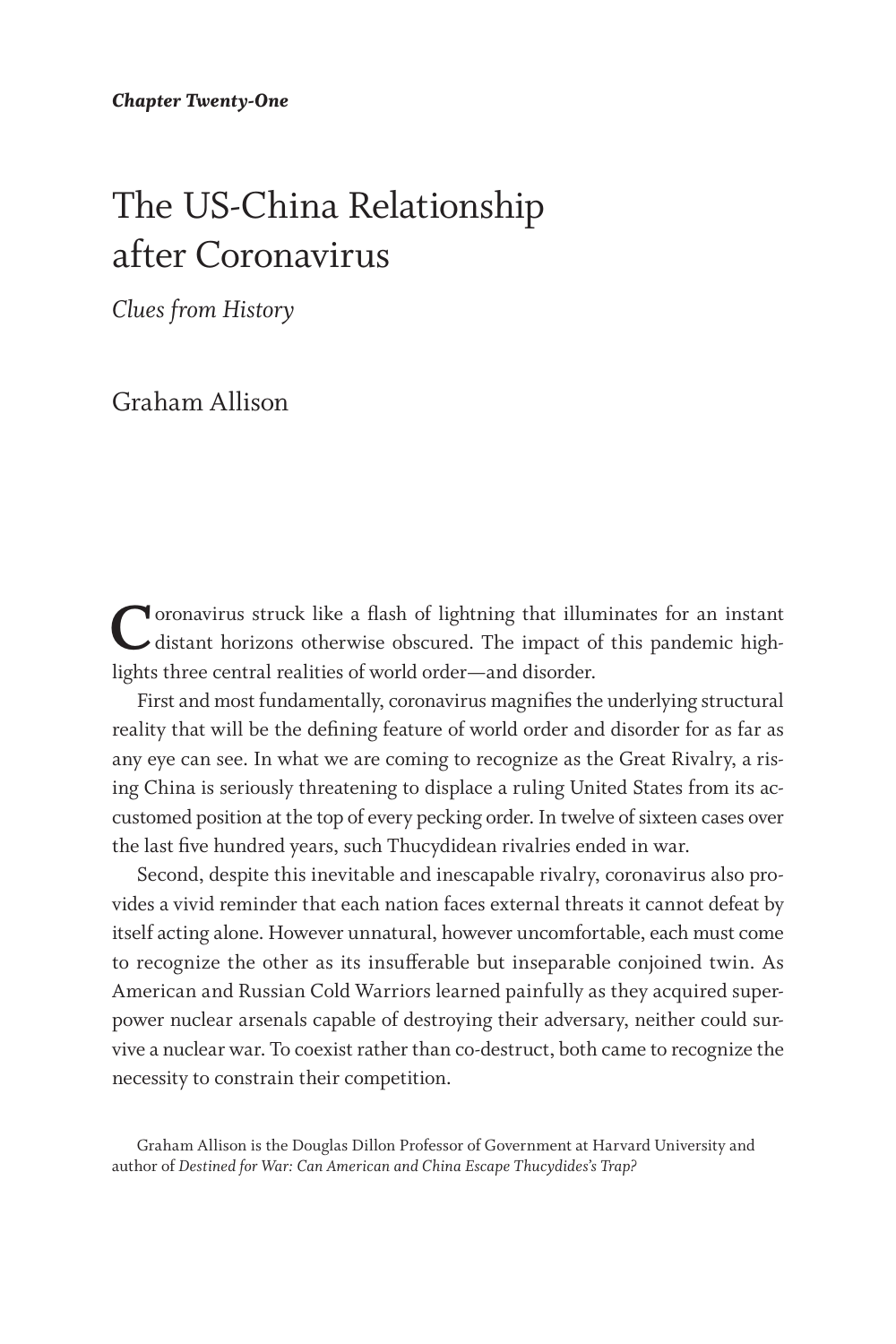Third, this deadly pathogen has condemned the United States and China, despite their hostility, to work together, at least to the extent necessary to ensure their national survival and well-being. In their search for a new strategic rationale for their relationship, perhaps they can find a way forward by combining an ancient Chinese concept of "rivalry partners" and an insight President John F. Kennedy came to after having survived the Cuban Missile Crisis. He called for the United States and the Soviet Union to coexist in a "world safe for diversity."

Each of these central realities is best understood through the lens of Applied History: the explicit attempt to illuminate current challenges and choices by analyzing the historical record.<sup>1</sup> First, we need to assess how coronavirus will change the nature of world politics. In a tweet: much less than most of the commentariat is currently claiming.

### **"A Possession for All Time": Applying History to Clarify the Coronavirus**

Imagine a conversation between two great Applied Historians: Thucydides and George Marshall. Thucydides asserted that "as long as humans are human, the future will resemble the past." In contrast to the celebrated playwrights of classical Greece who left Oedipus no choice about killing his father and marrying his mother, Thucydides analyzed the past in order to inform future statecraft. As he explained in the introduction to his *History of the Peloponnesian War*, his purpose was to help future political leaders, soldiers, and citizens understand war so that they could avoid mistakes made by their predecessors. As the founder of realpolitik, as well as history, his analysis of the great war that destroyed the two leading city-states of Greece begins with underlying structural realities and basic motives of human behavior. In his summary, these were "fear, honor, and interest." Thus, as he wrote, he hoped his history would be "a possession for all time."2

In their classic *Thinking in Time: The Uses of History for Decision Makers*, Ernest May and Richard Neustadt hold up Marshall as a model Applied Historian for his ability to think in "time-streams"—seeing connections between the past, present, and future. In their summary, "The essence of thinking in time-streams is imagining the future as it may be when it becomes the past—with some intelligible continuity but richly complex and able to surprise."3 Both in directing America's war effort and in constructing the European Recovery Act, Marshall was sensitive to choices that could set the course of events on a different path. As May and Neustadt put it, he knew that "what matters for the future in the present is departures from the past, alterations, changes."4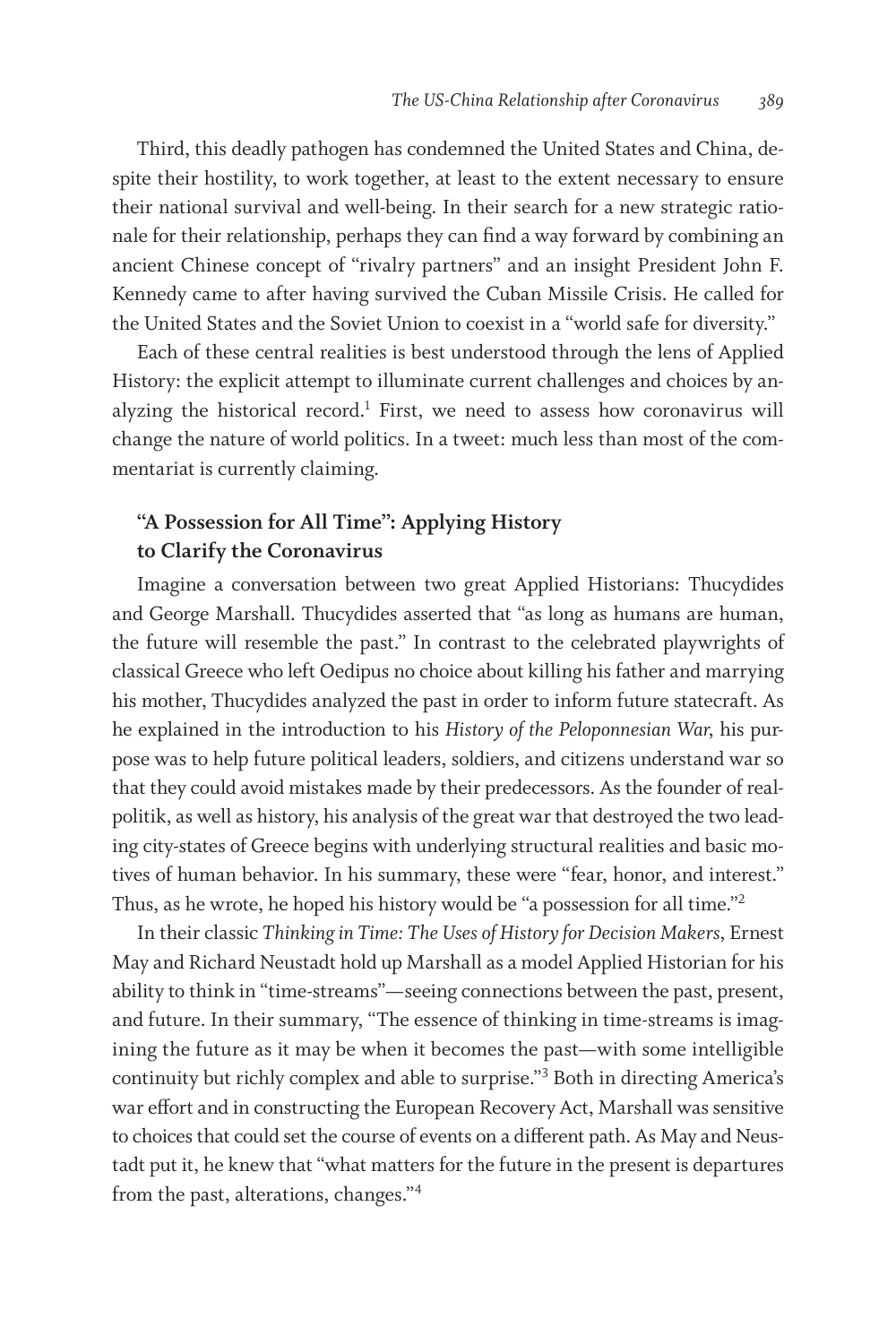If these two men lived today, what might they say about the impact of this novel virus and the pandemic it has caused? Marshall would likely ask, "What will change?" Thucydides might answer, "Not the fundamentals."

When facing immediate threats to survival, human beings respond: me and mine first. As long as states remain the primary units in international relations, and heads of state remain dependent on support from the citizens of their state for their jobs, President Donald Trump will not be the only leader who puts his own nation first.

Thucydides would thus be skeptical of the claims now being made by many in the American foreign policy establishment that coronavirus means the end of international relations as we have known it. He would likely remind us of the proclamations of an "end of history" at the end of the Cold War. He might contest Henry Kissinger's proposition that "the coronavirus pandemic will forever alter the world order" and require "the post-coronavirus order."5 He would likely reject the president of the Council on Foreign Relations' claim that "today and for the century ahead, the most significant threats that we face are less other states than a range of transnational problems."6 He would not agree with Larry Summers's assertion that post-coronavirus, we will live in a "world where security depends more on exceeding a threshold of co-operation with allies and adversaries alike than on maintaining a balance of power."7 And he would find delusional the "great awakening" many international observers have hailed in which enlightened leaders embrace the solidarity of all 7.7 billion inhabitants of planet Earth, create a "one world" vaccine, and bury petty nationalisms in a new era of globalism.<sup>8</sup>

If one small nuclear bomb devastates the heart of a great city, or a state launches a bioterrorist attack a hundred times deadlier than COVID-19 against an adversary's major airport hubs, or China takes advantage of the world's preoccupation to forcefully reintegrate Taiwan with the mainland, Thucydides would expect that those who have been unhinged by this novel virus will return to Earth.

A shared interest in defeating coronavirus will not override the US-China competition and redefine the future of the relationship. Instead, coronavirus will become yet another element in the greatest geopolitical challenge of our lifetime.

#### **A Great Thucydidean Rivalry**

In speculating about the world after coronavirus, Thucydides would begin with structural realities. Just as he identified that the rise of Athens and the fear it inspired in Sparta made war nearly inevitable, he would note that the defining feature of international politics going forward will continue to be an analogous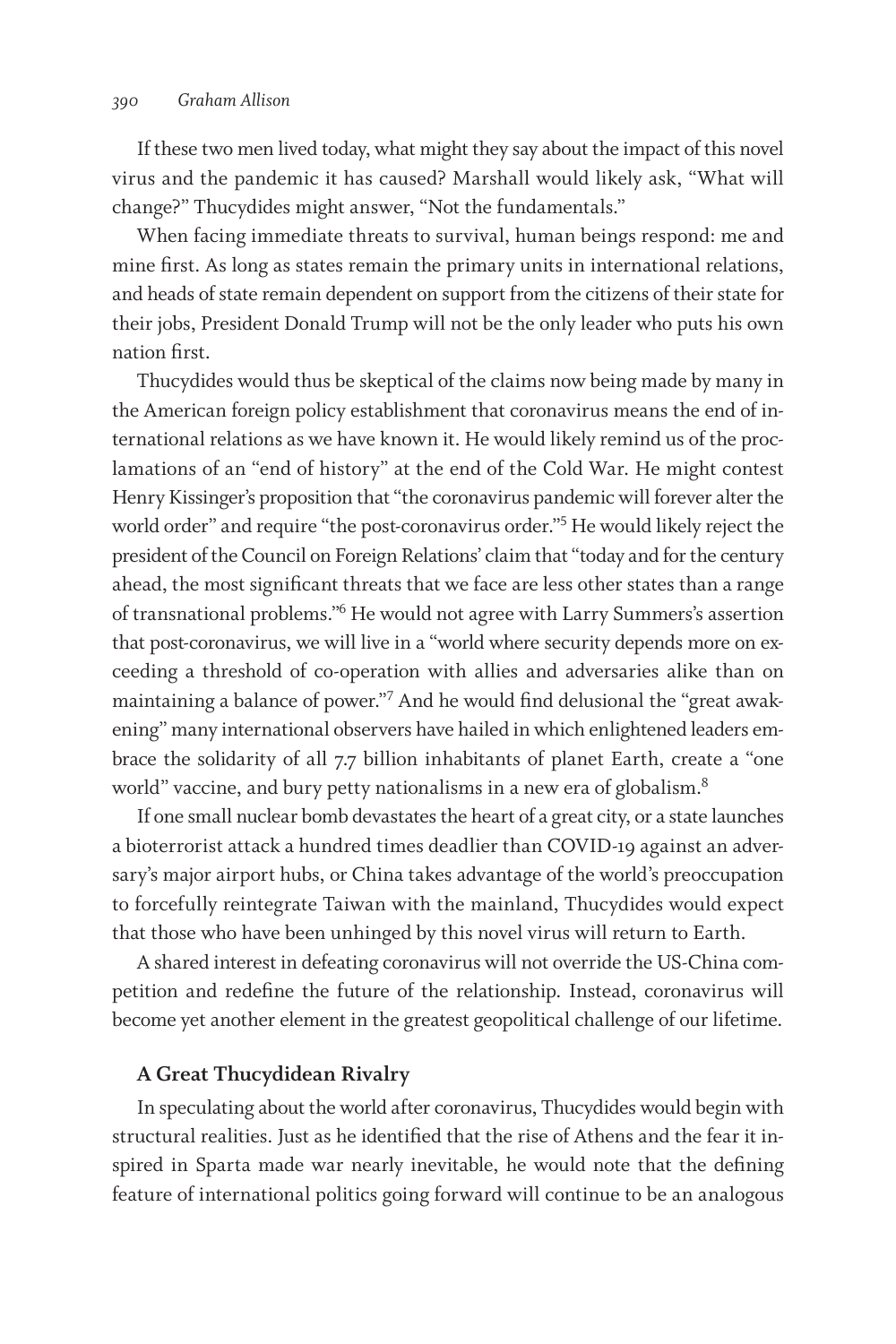rivalry between a rising China and a ruling United States. Coronavirus has now become another dimension along which these rivals are waging their competition. How each nation addresses this challenge and how their response affects their nations' gross domestic products (GDPs), their citizens' confidence in their government, and their standing in the world will become another strand in this rivalry.

#### "The Biggest Player in the History of the World"

What has happened to the relative power of the United States and China since the US victory in the Cold War introduced what most of the American national security establishment thought would be a unipolar era in which America would lead, other nations would take their assigned place in the new "liberal international rules-based order," and peace would be ensured by McDonald's Golden Arches?9 In two words: tectonic shift. Never before in history has a rising power ascended so far, so fast, on so many different dimensions. Never before has a ruling power seen its relative position change so quickly.10

After nearly half a century of competition, when the Cold War ended and the Soviet Union disappeared, in 1991, the United States was left economically, militarily, and geopolitically dominant. But that was then. Although GDP is not everything, it does form the substructure of power in relations among nations. The US share of global GDP—nearly one-half in 1950—has gone from one-quarter in 1991 to one-seventh today.11 China has been the chief beneficiary of this transformation. In the past generation, its GDP has soared: from 20% of the US level in 1991 to 120% today (measured by the metric that both the CIA and the International Monetary Fund judge the best yardstick for comparing national economies: purchasing power parity, or PPP).<sup>12</sup>

In Asia, the shift in the economic balance of power has been even more dramatic. Having emerged as the world's largest exporter and second-largest importer, China is the top trading partner of every other major East Asian country, including US allies.13 As an aggressive practitioner of economic statecraft, Beijing does not hesitate to use the leverage this provides, squeezing countries such as the Philippines and South Korea when they resist Chinese demands. Globally, China is also rapidly becoming a peer competitor of the United States in advanced technologies. Today, of the twenty largest information technology companies, nine are Chinese.14 Four years ago, when Google, the global leader in artificial intelligence (AI), the most significant advanced technology, assessed its competition, Chinese companies ranked alongside European companies. Now, that state of affairs is barely visible in the rearview mirror: Chinese companies lead in many areas of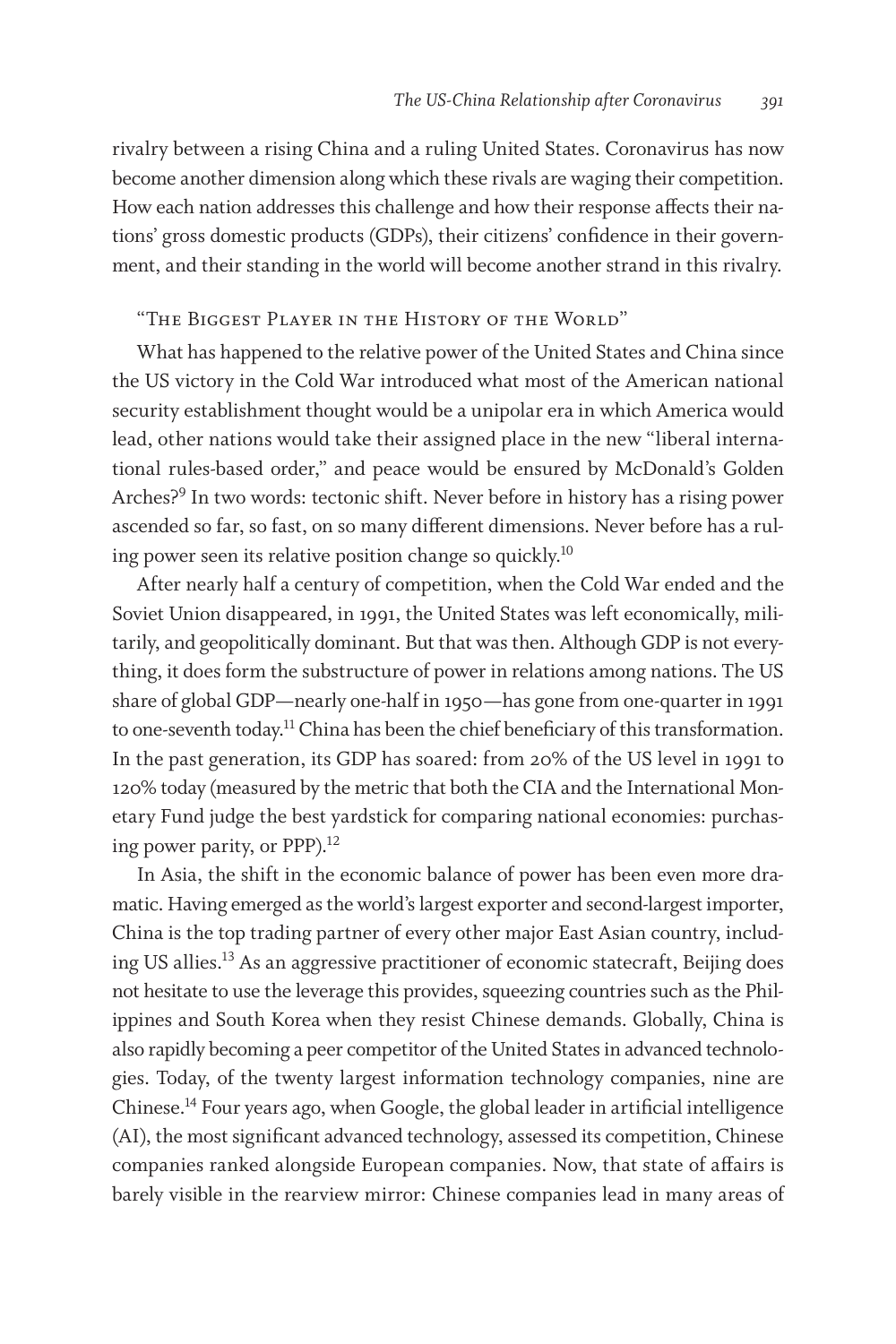applied AI, including surveillance, facial and voice recognition, and financial technology.

China's military spending and capabilities have surged as well. A quarter century ago, its defense budget was one-sixteenth that of the United States; now, it is one-third and on a path to parity.<sup>15</sup> Moreover, this is the difference when measured in market exchange rate. If converted to PPP, China's defense budget is already as large as—and possibly larger than—the United States' defense budget.<sup>16</sup> Unlike the United States, China's priority military missions include "internal domestic security." But whereas the US defense budget is spread across global commitments, many of them in Europe and the Middle East, China's budget is focused on East Asia. Accordingly, in specific military scenarios involving a conflict over Taiwan or in the South China Sea, China may have already taken the lead.

Short of actual war, the best tests of relative military capabilities are war games. In 2019, Robert Work, a former US deputy secretary of defense, and David Ochmanek, one of the Department of Defense's key defense planners, offered a public summary of the results from a series of classified recent war games. Their bottom line, in Ochmanek's words: "When we fight Russia and China, 'blue' [the United States] gets its ass handed to it."17 As the *New York Times* reported: "In 18 of the last 18 Pentagon war games involving China in the Taiwan Strait, the US lost."18

In short, as the Singaporean statesman and world's premier China watcher Lee Kuan Yew once told me: "The size of China's displacement of the world balance is such that the world must find a new balance. It is not possible to pretend that this is just another big player. This is the biggest player in the history of the world."19

When a rising power threatens to displace a ruling power, alarm bells should sound: extreme danger ahead. Thucydides explained this dangerous dynamic in the case of Athens's rise to rival Sparta in classical Greece. In the centuries since then, this story line has been repeated over and over. The last five hundred years saw sixteen cases in which a rising power threatened to displace a major ruling power. Twelve ended in war.<sup>20</sup>

No argument that fails to ask the "Marshall question" is complete. After listening to, or indeed making a compelling case for a proposition, Marshall would often say, "Just one more question: How could I be wrong?" I can identify a dozen ways and am sure participants in the forum can think of more. Many forecast a significant slowdown in China's extraordinary growth rate and, indeed, have been doing so annually for the past two decades. Of course, as Stein's Law says: a trend that cannot continue indefinitely won't. But predicting that something will hap-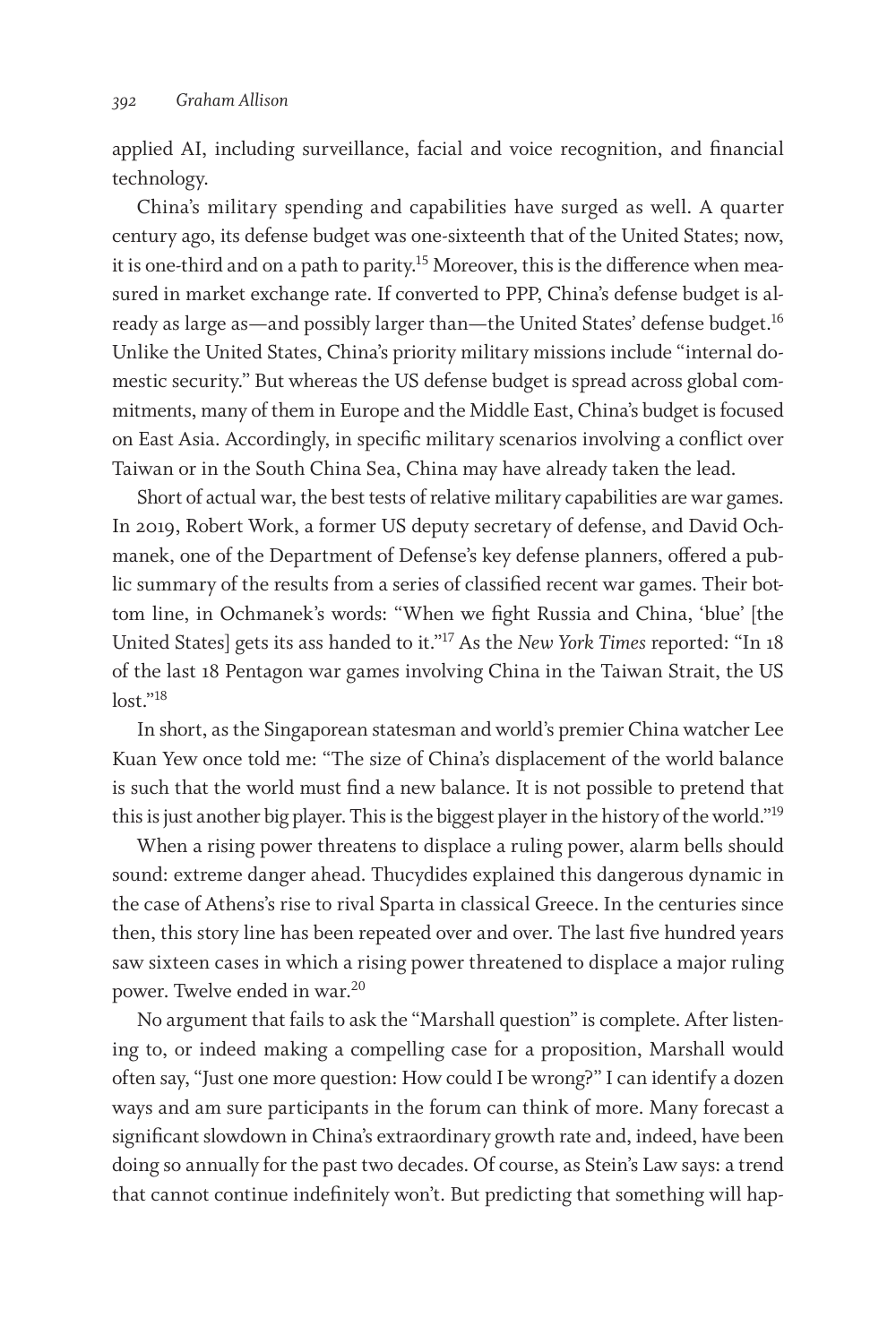pen is much easier than saying when it will. President Xi Jinping's attempt to revitalize the Chinese Communist Party as the Leninist Mandarin vanguard of 1.4 billion people may flounder. As Lee Kuan Yew told him directly, he's trying to put 21st-century apps on a 20th-century operating system.<sup>21</sup> China's military may behave recklessly and provoke a military confrontation that China loses—and that could lead to the overthrow of its new emperor. Xi could slip in his bathtub. And so forth. While US planners must consider all reasonable contingencies, basing our strategy to meet the China challenge on the expectation that the Chinese economy or political system fails would be a mistake.

Unless Xi is unsuccessful in his ambitions to "Make China Great Again," China will continue challenging America's accustomed position at the top of every pecking order. If Xi succeeds, China will displace the United States as the predominant power in East Asia in his lifetime. Unless the United States redefines itself to settle for something less than number one, Americans will increasingly find China's rise discombobulating.

As Thucydides explained, the objective reality of a rising power's impact on a ruling power is bad enough. But in the real world, these objective facts are perceived subjectively—magnifying misperceptions and multiplying miscalculations. When one competitor "knows" what the other's "real motive" is, every action is interpreted in ways that confirm that bias. Moreover, beyond reality and psychology, Thucydidean dynamics are derived by a third factor: domestic politics. As we are now seeing vividly in the current US presidential campaign, a fundamental axiom of electoral politics declares never let a serious competitor get to your right on a matter of national security. Thus, both campaigns seek to protect their candidate from claims that he is "soft" on China and to demonstrate that he will be tougher in combating this rival than his opponent.

Are confrontation and competition inevitable? Yes. But is war—real bloody war—inevitable? No. To repeat, no. Debate about whether this competition would become "Cold War II"—a rivalry waged along every azimuth excluding uniformed combatants attacking the adversary's soldiers or citizens—began with Vice President Mike Pence's de facto declaration of cold war against China in earnest in late 2018.22 While the many differences between today's world and the world in which the "Wise Men" shaped America's Cold War strategy are at least as crucial as the similarities, one key likeness stands out. As in the Cold War, rivalry has begun to metastasize through every dimension of the US-China relationship, including the coronavirus. In turn, each nation's response to the coronavirus has magnified the sources of their Thucydidean rivalry.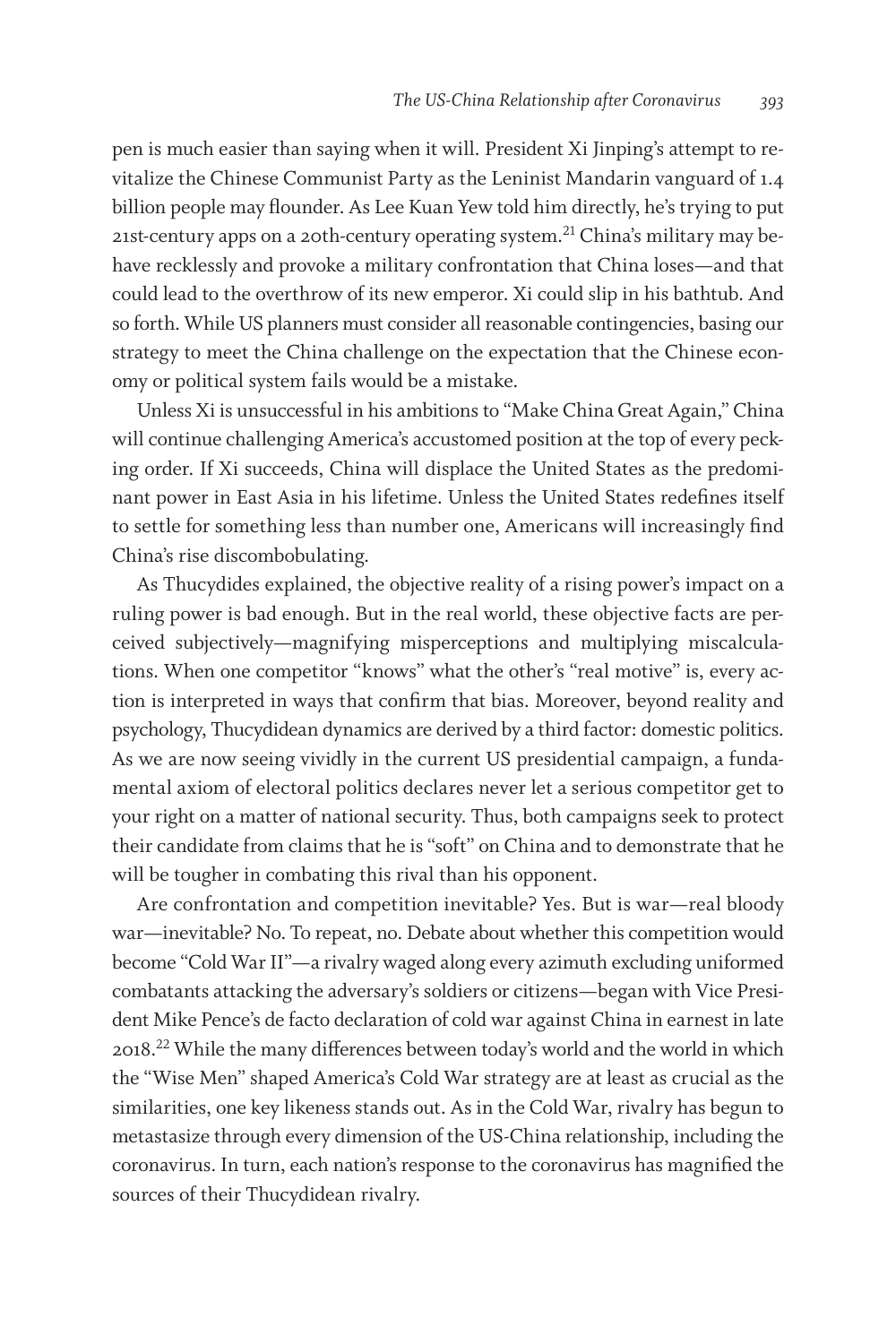#### One Coronavirus, Two Systems

In this competition to be number one, coronavirus presents a preview of "one crisis, two systems" performance—displaying vividly each government's weaknesses and strengths.23 The imperative for the US and Chinese governments today is to act to defeat this scourge. But as each attempts to do so, it must recognize that its response to the coronavirus crisis will have profound consequences for the larger rivalry for leadership. From economic growth over the next twelve months, to its citizens' confidence in their government, and each nation's standing around the world, successes and failures in meeting a test that has captured the mind of the world will matter hugely.

Unfortunately, most of the US commentary about this aspect of the current crisis has focused on China's effort to manipulate the narrative. Where did the coronavirus first appear? In China. Who failed to nip the crisis in the bud? Chinese authoritarianism has displayed all its ugly features in suppressing initial reports, delaying transmission of bad news to superiors and dissembling. Of course, China is vigorously selling its story line and attempting to rearrange the facts to show itself in the best light. Despite the Chinese government's best efforts to rewrite history, it cannot disguise the fact that there is much in this case for which China deserves blame. But the effort by many in Washington as well as the Blob (the foreign policy establishment) to make this the primary story line is escapist an attempt to duck responsibilities for their own failures. Focusing on the words in this case rather than the deeds misses the mountain behind the molehill.

Unlike the rhetorical debate about this issue, or governments' attempts to shape a narrative, coronavirus is providing a test in which citizens can see for themselves who delivers and who does not. Crises are, in effect, showtime, when the curtain is drawn and the lights are up. Whatever the words and promises that have gone before, the audience can judge for itself whether those on the stage can play their instruments or sing. Governments' claims about their capabilities and rhetoric about who or what is the greatest fade as the truth is revealed.

Markets are now betting that China has essentially succeeded in the first battle in this long war. After a bungling start that wasted weeks and imposed significant costs on itself and on the world, once China's President Xi and his team grasped the magnitude of the challenge, they acted boldly and decisively to contain its spread and then to defeat it. To do this, they drew a cordon sanitaire around not only the eleven-million-person city of Wuhan, but the entire province of Hubei with its sixty million people—in effect, quarantining a population the size of New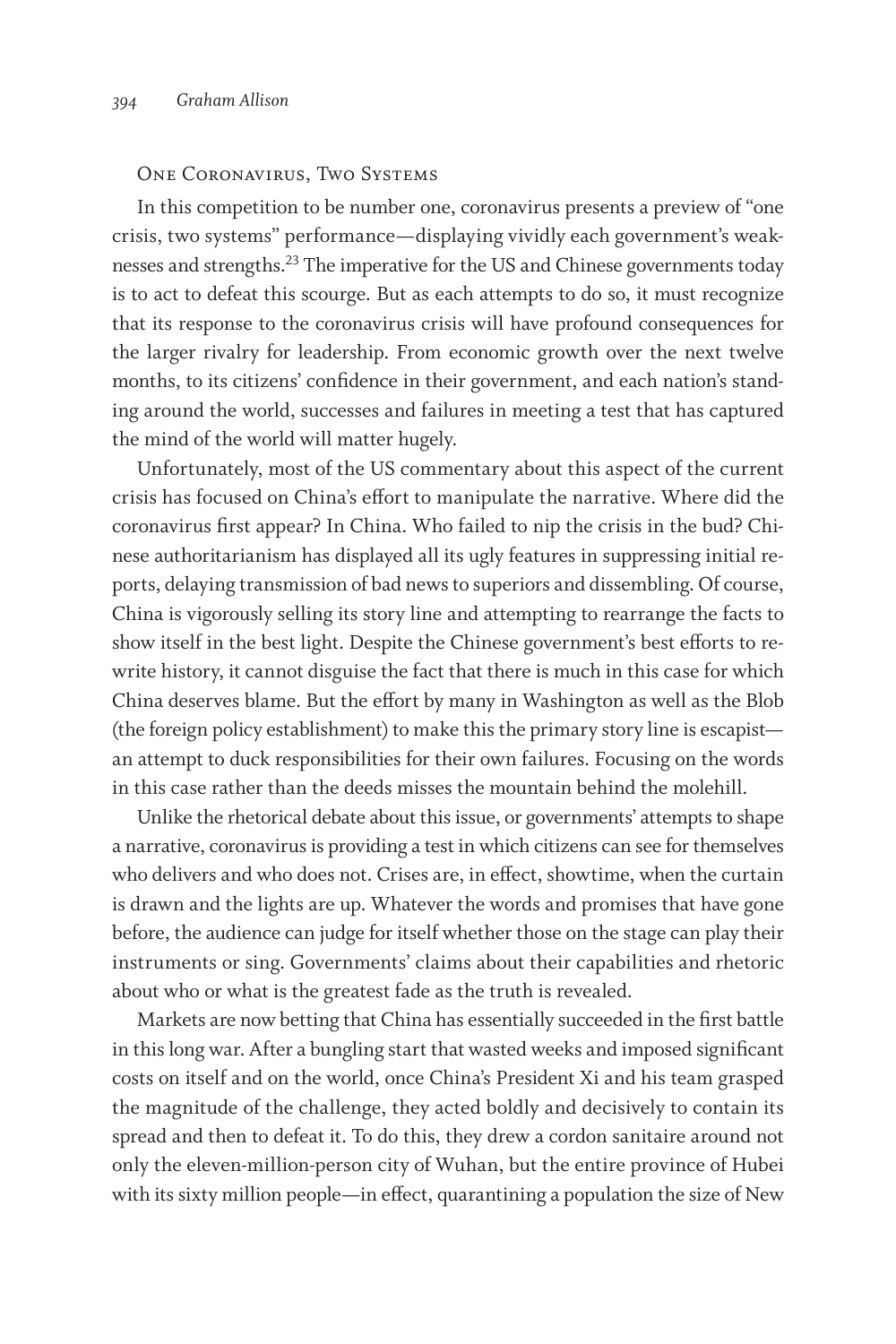York and California combined. They then flooded this province with health workers supported by thousands of People's Liberation Army soldiers, imposed a lockdown in which citizens had to shelter in their apartments, and conducted massive testing. When individuals were found to be infected, or even thought to be likely to be contagious, they were separated strictly from the healthy population. Announcements from the Chinese government can never be taken at face value. Its government has manipulated data and even the criteria for what counts as a new case. But despite this noise, at this point, the evidence from all sources suggests that these efforts have actually succeeded in bending the curve of infections toward zero.

On the other hand, the United States remains mired in this mess. It has experienced more infections and more deaths than any other country on the planet; closed down its own economy and society, leading to an economic decline larger than any experienced since the Great Depression; added \$3 trillion to its national balance sheet; and is still struggling to find its way. The current patchwork reopening of its economy and society has been followed by waves of new infections and poisonous political recriminations.

Lest the reader despair at this point, a reminder from history may be in order. Democracies are notoriously slow to awaken to change but when finally aroused and focused are ferocious in their response. American democracy's record provides the extreme case of this weakness. Had any of its wars been declared over at the end of the first quarter—from the Revolutionary War to the Civil War to World Wars I and II—we would have lost. Despite our miserable record in the first rounds of what promises to be an extended war against coronavirus, it is much too soon to count us out. Historically, when finely focused, Americans have proved indomitable.

Since the coronavirus crisis will be testing us for many months, if not years to come, no one can be sure today what these results will show six months from now or this time next year. But if an impartial Martian strategist were to judge America's and China's performance in this war today, the answer would be clear: the USA lost.

The geopolitical consequences of these responses for the United States and its rivalry with China must be assessed in four dimensions: (1) impact on each nation's GDP,  $(2)$  impact on citizens' confidence in their government,  $(3)$  impact on each nation's capacity and will to assist other nations as they attempt to ensure the lives and well-being of their citizens, and (4) impact of all of the above on the reputations of the United States and China and their standing in the eyes of governing classes in every other nation.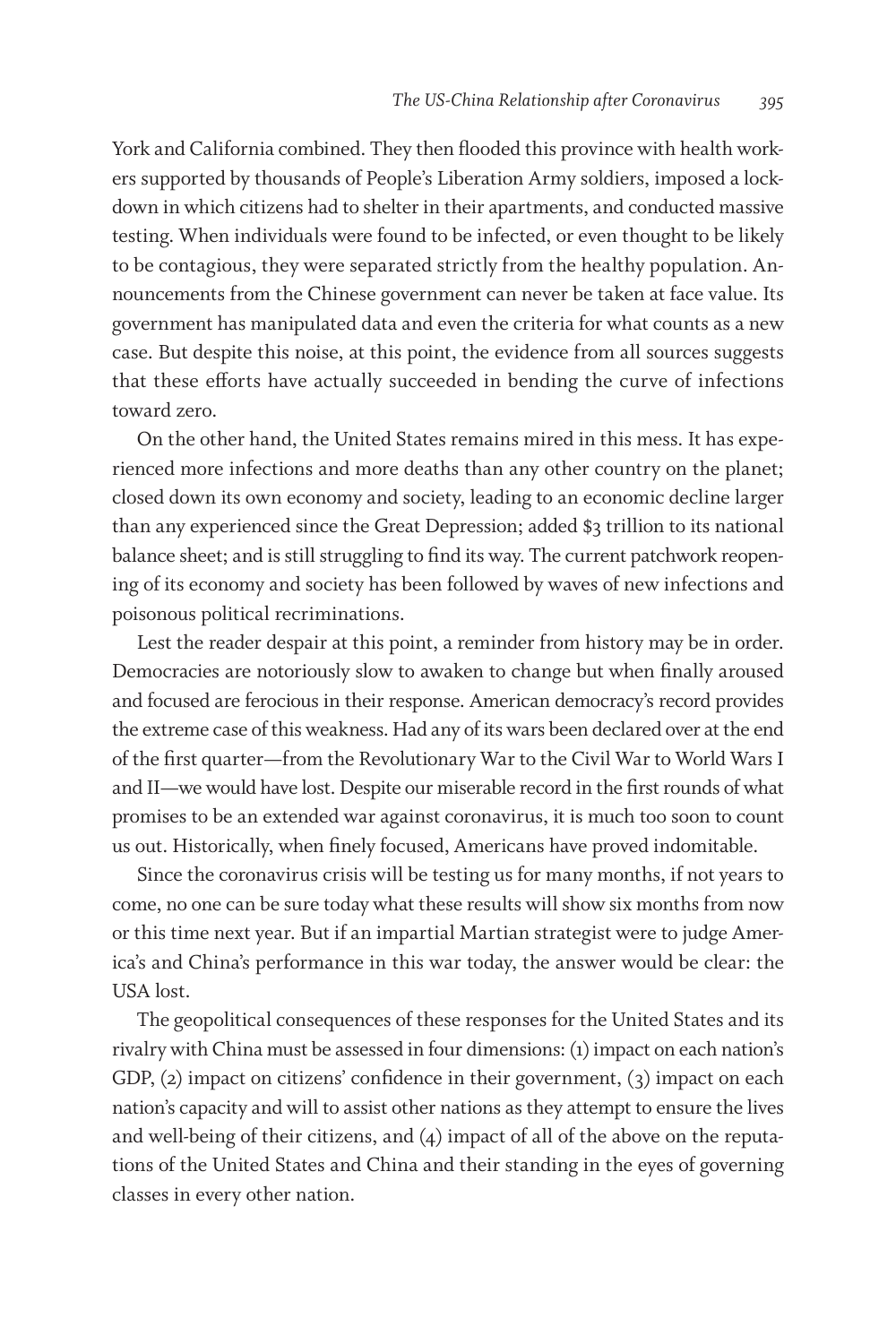The Chinese government understood and accepted that its response would hit the economy hard. But after a single quarter in which its economy declined by almost 7%, China reopened for business and has now returned to positive growth in the second quarter and beyond.<sup>24</sup> The American response has caused its economy to suffer a sharper decline than in any equivalent period in the Great Depression and has put the United States on track to enter 2021 with a GDP smaller than it had last year.25 If China now returns to robust economic growth, on the one hand, and the United States teeters on the brink between an extended recession and a genuine depression for months, the gap between the GDP of China and the United States will grow.

The initial missteps in responding to coronavirus raised serious questions about China's party-led government and especially about its president, who as "COE" chief of everything—has projected a "cult of competence." But the rapid turnaround and the results that followed have renewed Chinese citizens' confidence in their leader and in their form of government—especially as they watch the United States continuing to stumble. Coronavirus has amplified America's dysfunctional democracy in an already vicious election year. Moreover, if an authoritarian government demonstrates competence in ensuring its citizens' most basic human right—the right to life—as a democratic, decentralized government flounders, propaganda about China's virtues or vices will be a sideshow.

Nations that have successfully managed challenges within their own borders have the resources to lend a helping hand to those desperately seeking assistance. After World War II, the United States accounted for half of the world's GDP. It therefore had the means to conceive and launch the Marshall Plan for Europe. That allowed a devastated Britain, France, Germany, and Italy to survive, recover, and become parts of the American NATO alliance against the Soviet Union. As Germany's great end-of–Cold War Chancellor Helmut Kohl never tired of saying, in the ruins of a defeated country, as a teenager who was cold and hungry, he received his first overcoat and food from American soldiers who had less than a year before been in deadly conflict with Nazi armies.

Which way is aid flowing in this crisis? With whom have both the United States and France placed orders for millions of face masks?<sup>26</sup> Who is the major supplier to the world of protective equipment, ingredients for tests, ventilators, and other medical supplies? As the United States has wrestled with its ally France over whose delivery of masks from China comes first, China has provided protective equipment and medicines to more than one hundred countries, focusing in particular on countries it sees as important in its campaign for global influence.27 Italy is one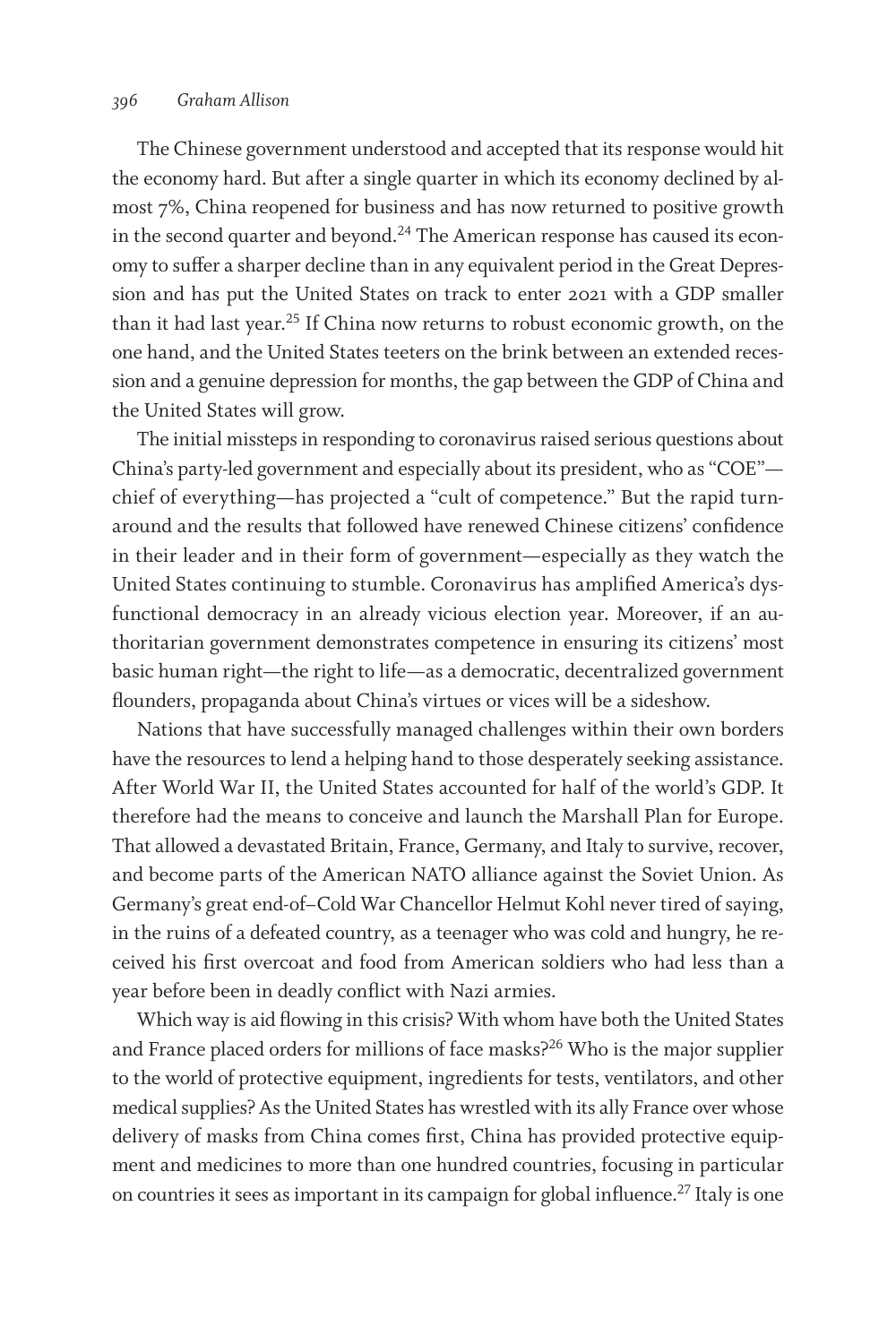of these, and Italians who were overwhelmed by endless videos of hospitals being overrun and lines of coffins will not soon forget who provided protective equipment, ventilators, and hundreds of doctors and who, including their EU partners and the United States, sent get-well cards. China's usurpation of the role the United States has played for the past seven decades as the benevolent provider of assistance to states in their most desperate moments may become the metaphor for historians writing the requiem for the American century.

In addition, the United States and China are each doing everything in their power to win the vaccine race. Anyone who has any doubts about which population the winner will vaccinate first is still in need of a dose of reality.

Moreover, we should never forget the larger canvas. There China's metanarrative is a story of its inevitable rise and America's irreversible decline. A nation that began the century with a GDP less than a quarter of America's has now overtaken the United States to create an economy larger than ours. A military that was forced to back down in the Taiwan Strait Crisis of 1996 when the United States sent two carriers to the theater has over the past two decades built up an arsenal of "carrier-killer" missiles that would force the United States to make different choices today. In the aftermath of the 2008 financial crisis, China's leadership was emboldened by its success in returning to rapid growth as the United States was stuck in secular stagnation. Unless the United States can find a way to meet the current coronavirus challenge, China could be tempted to take greater risks, including forcibly bringing Taiwan under Beijing's rule.

In sum, as the United States and China navigate the coronavirus crisis, they are simultaneously facing off in the competition between their two fundamentally different conceptions of governance. Americans and Chinese will see how well—or poorly—their form of government ensures their safety. Others around the world will draw conclusions about the relative strengths and weaknesses of an Americanstyle decentralized democracy with its core commitment to individual liberty, on the one hand, versus China's party-led autocracy in which order is the paramount political value, on the other.

#### **Inseparable Conjoined Twins**

Despite this rivalry, coronavirus also provides a vivid reminder that each nation faces external threats it cannot defeat on its own. Even if one nation succeeds in driving the rate of new domestic infections to zero, when its citizens return from abroad, they can bring it with them, creating further waves of infections. This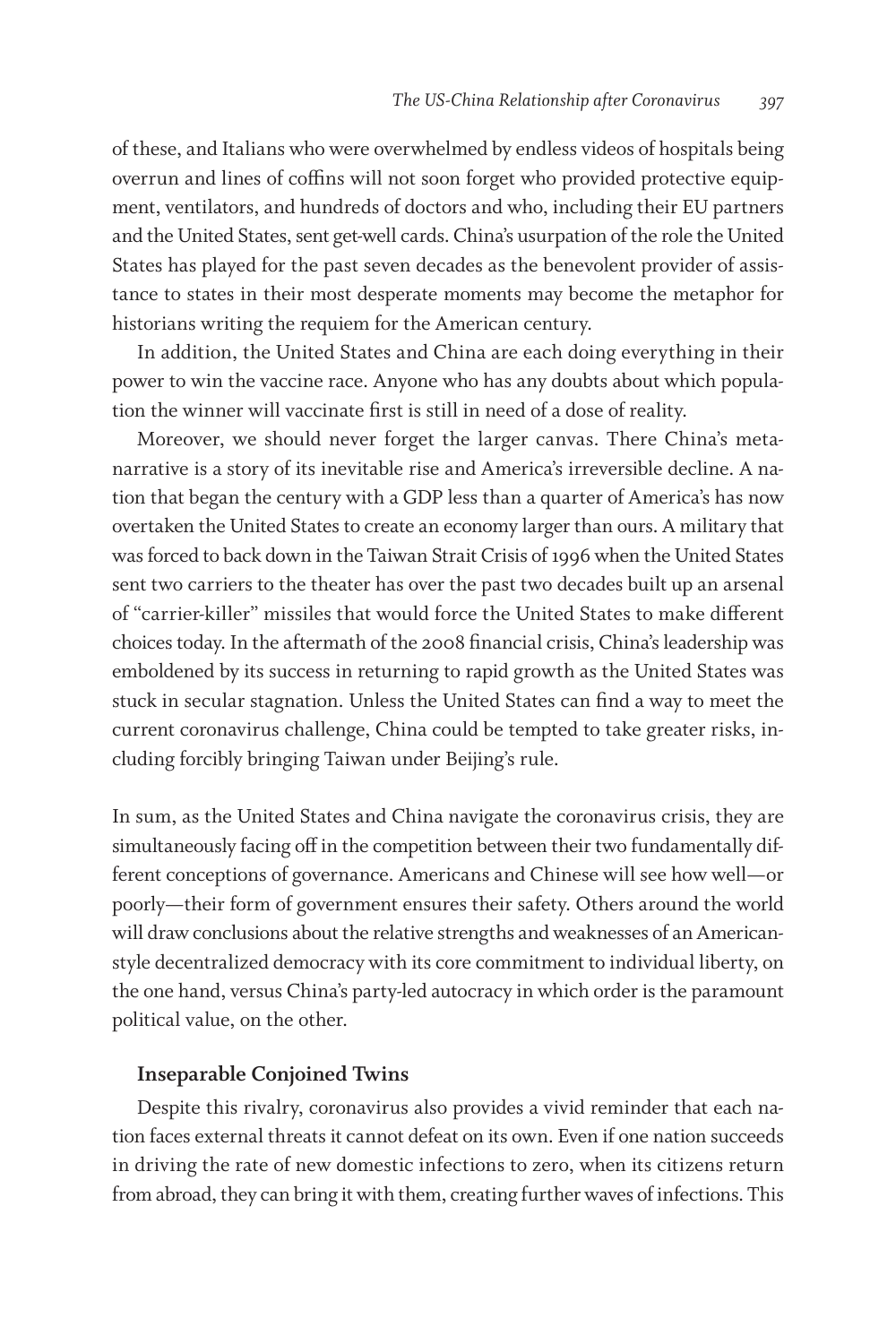dilemma illuminates a fundamental feature of the relationship first learned by American and Soviet cold warriors: the United States and China, like the United States and Soviet Union, are insufferable but inseparable conjoined twins.

#### Cold War Wisdom

After exploding its first bomb in 1949, the Soviet Union rapidly developed a nuclear arsenal so substantial and sophisticated that it created what nuclear strategists recognized as mutual assured destruction, or MAD.28 This described a condition in which neither the United States nor the Soviet Union could be sure of destroying its opponent's arsenal with a nuclear first strike before the enemy could launch a fatal nuclear response. Under such conditions, one state's decision to kill another is simultaneously a choice to commit national suicide. President Ronald Reagan's one-liner captures the central truth: "A nuclear war cannot be won and must therefore never be fought."

If Reagan was right, then between nuclear superpowers, the menu of viable strategic options cannot include nuclear attack. In rivalries between nuclear superpowers in which neither has dominance on every rung up the escalation ladder from conventional war, the use of conventional military forces to attack the adversary also becomes almost unthinkable—for anything short of a threat to national survival. History saw these constraints emerge in the Cold War, beginning with the Berlin blockade of 1948, and the US government's refusal to come to the rescue of Hungarian freedom fighters when they rose up in 1956 or Czech freedom fighters trying to escape Soviet domination in 1968.

Cold War strategists learned that survival under these conditions necessitated shaping the competition around five Cs: caution, communication, constraints, compromise, and cooperation. To guard against the risk of their "cold" war turning "hot," the United States and the Soviet Union accepted—for the time being many unacceptable facts on the ground. These included Soviet domination of the captive nations of Eastern Europe and the Communist regimes in China, Cuba, and North Korea. In addition, the rivals wove an intricate web of mutual constraints around the competition, constraints that President Kennedy called "the precarious rules of the status quo." To reduce the risk of surprise nuclear attacks, for instance, they negotiated arms control treaties that provided greater transparency and instilled greater confidence in each party that the other was not about to launch a first strike. To avoid accidental collisions of aircraft or ships, they negotiated precise rules of the road for air and sea. Over time, both competitors tacitly agreed to each other's three nos: (1) no use of nuclear weapons, (2) no di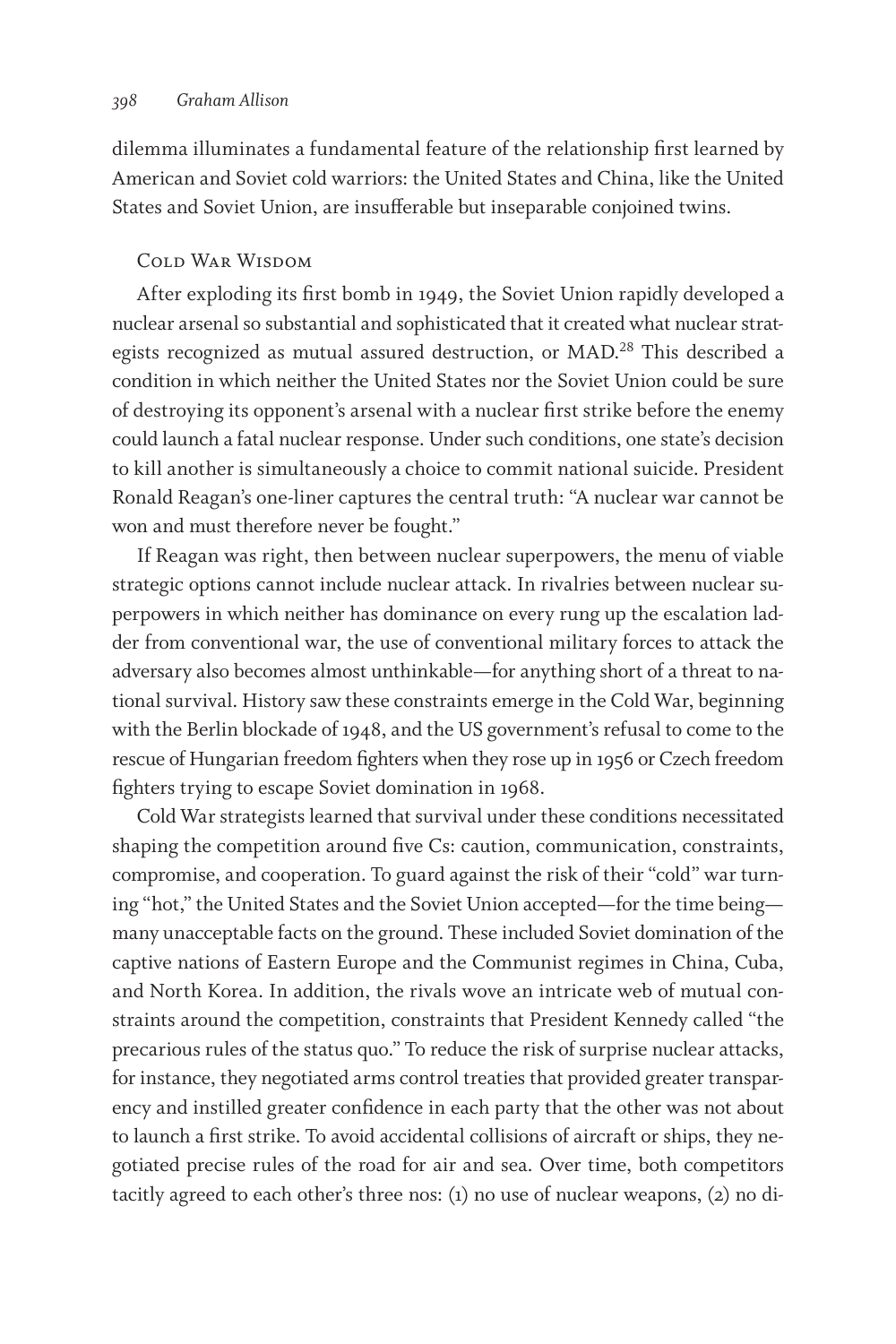rect overt killing of each other's armed forces, and (3) no overt military intervention in each other's recognized sphere of influence.

Nevertheless, while superpower arsenals create what students of security studies have called a "crystal ball effect" that reminds policy makers of the devastating consequences of war and thus engenders additional caution, in confronting the Soviet Union in the Cuban Missile Crisis, President Kennedy still took what he judged to be a one-in-three chance of nuclear war.<sup>29</sup>

Nuclear weapons, in effect, made the United States and the Soviet Union (and now Russia) inseparable conjoined twins. While each still had a head, a brain, and the will to act, their backbones had been fused to become one. In their united breast beat a single heart. On the day that one stopped the other's heart from beating, both would unquestionably die. As awkward and uncomfortable as this metaphor is, it captures the defining fact about the US relationship with the Soviet Union in the Cold War. And it remains the defining truth many 21st-century Americans imagine somehow vanished when the Cold War ended. While the Soviet Union disappeared, its superpower arsenal certainly did not.

Today, China has developed a nuclear arsenal so robust that it creates a 21stcentury version of MAD with the United States. Thus, however evil, however demonic, however dangerous, however deserving to be strangled it is, the United States must struggle to find some way to live with it—or face dying together.

#### 21st-Century Mini-MADs

The shared fate of the United States and China does not stop with mutual assured nuclear destruction. In our interconnected world, it instead goes beyond to a number of "mini-MADs," challenges that threaten mutual assured "defeat," if not "destruction," for both countries that neither can overcome alone.

Viruses carry no passports, have no ideology, and respect no borders. When droplets from an infected patient who sneezes are inhaled by a healthy individual, the biological impact is essentially identical whether the person is American, Italian, or Chinese. When an outbreak becomes a pandemic infecting citizens around the world, since no nation can hermetically seal its borders, every country is at risk. The inescapable fact is that all 7.7 billion people alive today inhabit one small planet Earth. As President Kennedy noted in explaining the necessity for coexistence with the Soviet Union in facing mutual, existential nuclear danger: "We all breathe the same air. We all cherish our children's future. And we are all mortal."30

Pandemics are one mini-MAD. Climate change is another. Given the fact that every citizen on planet Earth lives inside a single biosphere, unless the United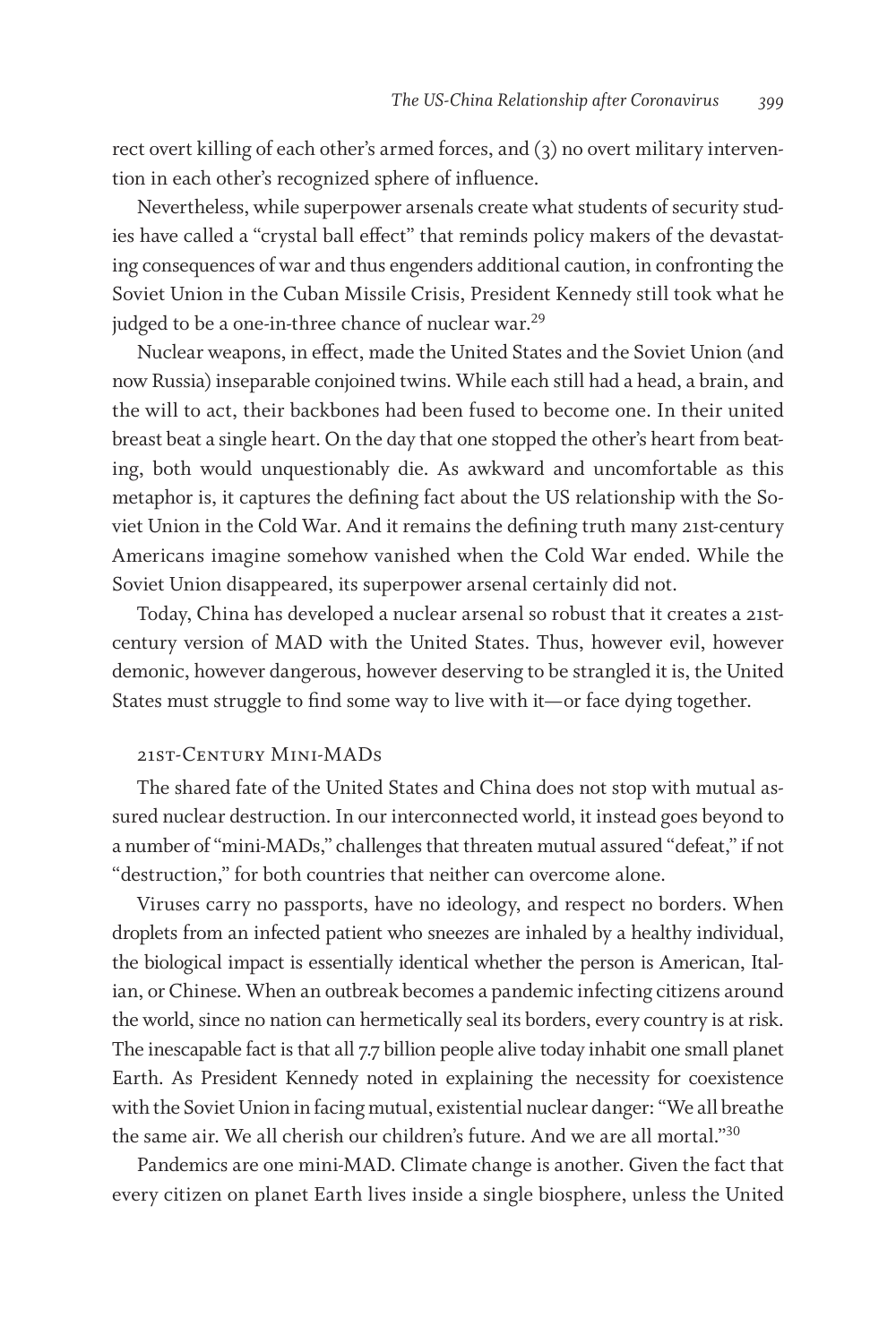States and China—as the number one and number two emitters of greenhouse gases, respectively—can find ways to restrain emissions or limit their effects, by century's end, citizens could find the climates in both countries unlivable. The Paris Climate Agreement took a small step toward recognizing this fact and beginning to act to address the challenge. President Trump's withdrawal from the pact and denial of the problem is hard to understand.

Financial crises, like the events of 2008 that occurred after the collapse of Lehman Brothers, which produced a Great Recession and threatened a second Great Depression, can also only be managed if the two largest economies in the world work together. In 2008, they did. As former secretary of the treasury Hank Paulson—the key player for the United States in that event—has said, the Chinese cooperation in coordinating a Chinese fiscal stimulus was at least as important, and perhaps more important, than American action in what could have become a global depression.<sup>31</sup> (And those who have forgotten the political consequences of the Great Depression of the 1930s should google *fascism* and *Nazism*.)

Rivalry, indeed intense rivalry, between the United States and China is inevitable. But coronavirus is a reminder that in key arenas of international affairs, neither country can live without the other.

#### **Condemned to Cooperate**

As long as the United States and China depend on each other for their security in the face of mutual threats, cooperation will be as much a defining feature of world order as rivalry. This deadly pathogen has condemned the United States and China, despite their hostility, to work together, at least to the extent necessary, to ensure their national survival and well-being.

Victory for each will require an effective vaccine. In the current race for that vaccine, we see both the benefits of cooperation and the inevitability of rivalry. Even as both countries rush to create a vaccine that will almost certainly be used on the winners' own population first, important aspects of its development have been team efforts. By quickly sequencing the genome of the virus and posting it on the Web, China provided essential data for scientists around the world. Joint ventures between a German biotech firm and a Chinese partner, Harvard Medical School and Guangzhou Institute, and others underscore the fact that science advances fastest when scientists everywhere combine their strengths.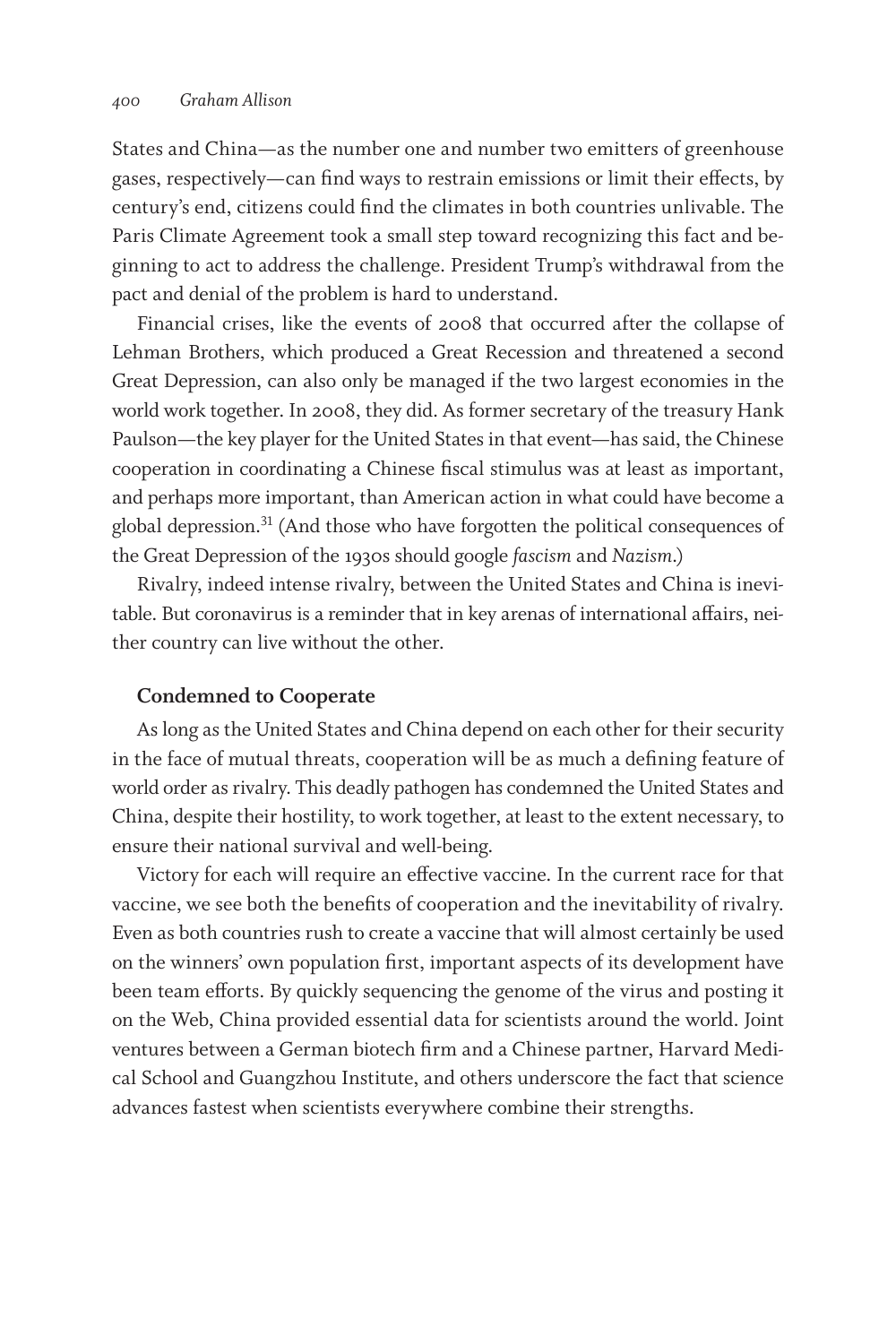#### Rivalry Partners

The United States' core national interest is "to preserve the United States as a free nation with our fundamental institutions and values intact," as the defining statement of Cold War strategy put it.<sup>32</sup> But could that goal be achieved in a world that also included an Evil Empire, as Ronald Reagan rightly called the Soviet Union? Or, today, in a world with a rapidly rising authoritarian China?<sup>33</sup>

In the first chapter of the Cold War, leaders we now revere as the "Wise Men" answered "no." George Kennan's Long Telegram identified the Soviet Union as "a political force committed fanatically to the belief that with the United States there can be no permanent modus vivendi."34 According to Kennan's diagnosis, the Soviets "believed it was necessary that our society be disrupted, our traditional way of life be destroyed, the international authority of our state be broken, if Soviet power was to be secured."35 As America's first secretary of defense, James Forrestal, put it: Soviet Communism is "as incompatible with democracy as was Nazism or fascism."36

But after having survived the Cuban Missile Crisis in which he confronted the prospect of a nuclear war that could have killed hundreds of millions of people, President Kennedy had second thoughts. In the most significant foreign policy speech of his career, delivered just five months before he was assassinated, Kennedy signaled a major shift in American Cold War strategy. While never wavering in his conviction that the Soviet Union was evil and the US-led free world good, he nonetheless concluded that an unconstrained effort to bury Soviet-led totalitarianism had become unacceptably dangerous.

Going forward, the United States and Soviet Union would have to find ways to constrain their competition and even compromise: to live and let live in a world of diverse political systems with diametrically opposed values and ideologies. In a bit of rhetorical jiujitsu that stood President Woodrow Wilson's long-standing call for a "world safe for democracy" on its head, he insisted that hereafter, the priority in the Cold War would be to build a "world safe for diversity."37

What led President Kennedy to such a dramatic change of mind? The experience of existential nuclear danger. He really believed that the confrontation in which he had stood eyeball-to-eyeball with the Soviet leader Nikita Khrushchev could have ended in nuclear Armageddon. Having survived, as he gave thanks, he vowed that hereafter he would do everything in his power to ensure that neither he nor any of his successors would ever have to do that again.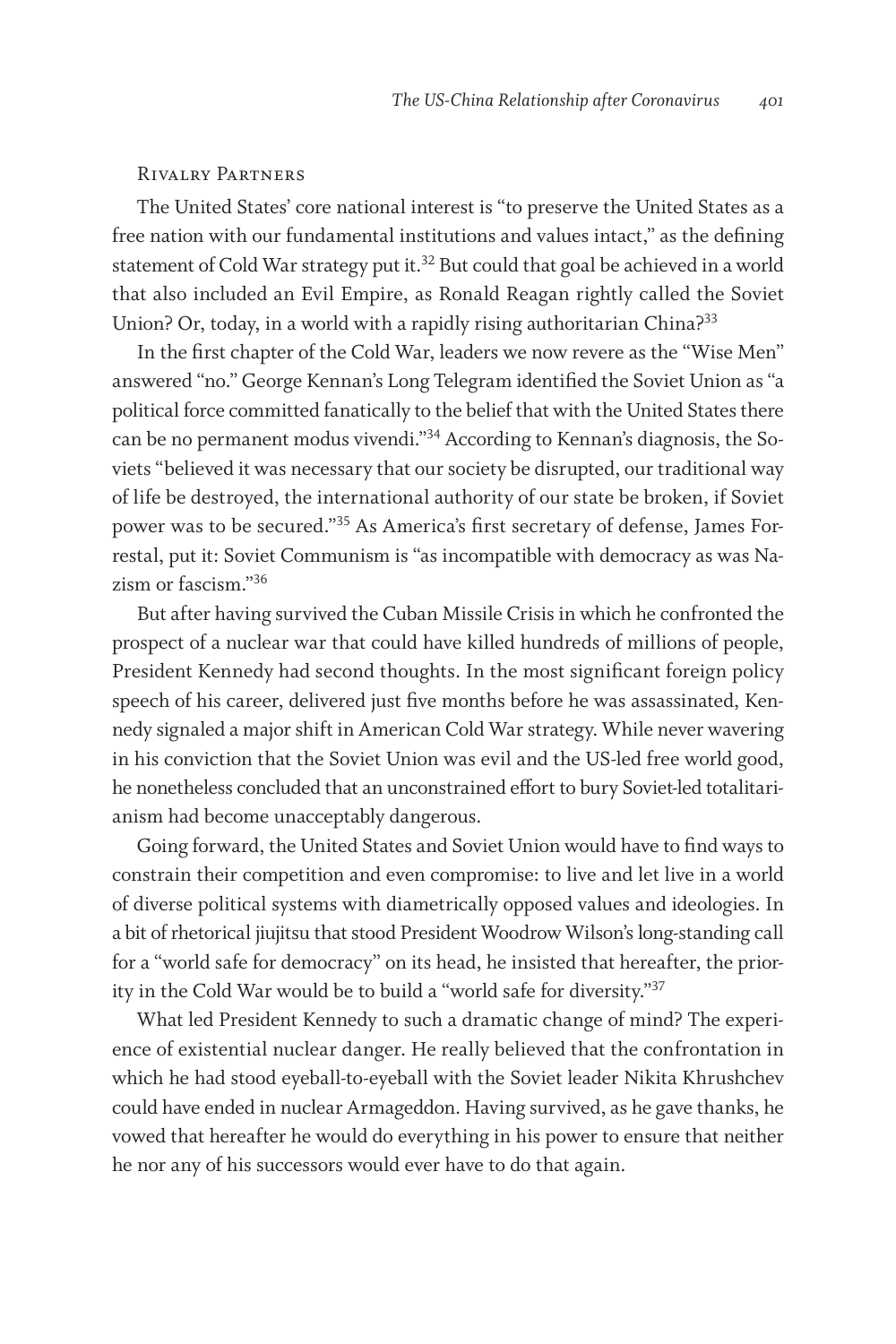Could Kennedy's insight offer clues for Americans and Chinese strategists today as they think about how to escape Thucydides's Trap? Could it be enlarged and enriched by a concept of "rivalry partnership" that emerged a thousand years ago in ancient China?

Rivalry partners sounds like a contradiction. But it describes the relationship the Song Emperor of China established with the Liao, a Manchurian kingdom on China's northern border, after concluding that his armies would not be able to defeat them. In the Chanyuan Treaty of 1005, Song China and Liao agreed to compete aggressively in some arenas and simultaneously to cooperate intensely in others. In a unique version of Chinese tributary relations, the Chanyuan Treaty required the Song to pay tribute to the Liao, who agreed to invest that payment in economic, scientific, and technical development in Song China.<sup>38</sup>

Sustaining this rivalry partnership required managing recurring crises and adapting to new conditions. Nonetheless, the era of peace between the two rivals that followed lasted 120 years. Moreover, the payments created an early form of a market, stimulating economic growth in China that supported the development of arts and learning in what Chinese historians now describe as a "golden era."

The question today is whether American and Chinese government leaders could find their way to a 21st-century analogue of the Song's invention—one that would allow them simultaneously to compete and cooperate.

The toxic cocktail of pride, arrogance, and paranoia engulfing both rivals is a serious challenge to cooperation. But what may be an alien concept to world leaders today is normal for the leaders of our most dynamic companies. Apple and Samsung, for example, are fierce competitors in selling smartphones. But Samsung is also Apple's essential supplier of components for smartphones.<sup>39</sup> Coronavirus makes incandescent the impossibility of identifying China clearly as either foe or friend. Rivalry partnership may sound complicated, but life is complicated.

#### **Conclusion**

What lasting impact will coronavirus have on relations between the United States and China? While the future is uncertain, I'll record my bet that Thucydides will be a better guide than those who are now proclaiming a transformation of international relations.

Could a rivalry partnership in a world safe for peaceful competition between diverse political systems serve as the starting point for a new strategic concept for managing the dangerous dynamic between China and the United States today? For political leaders unable to see shades between black and white, this may prove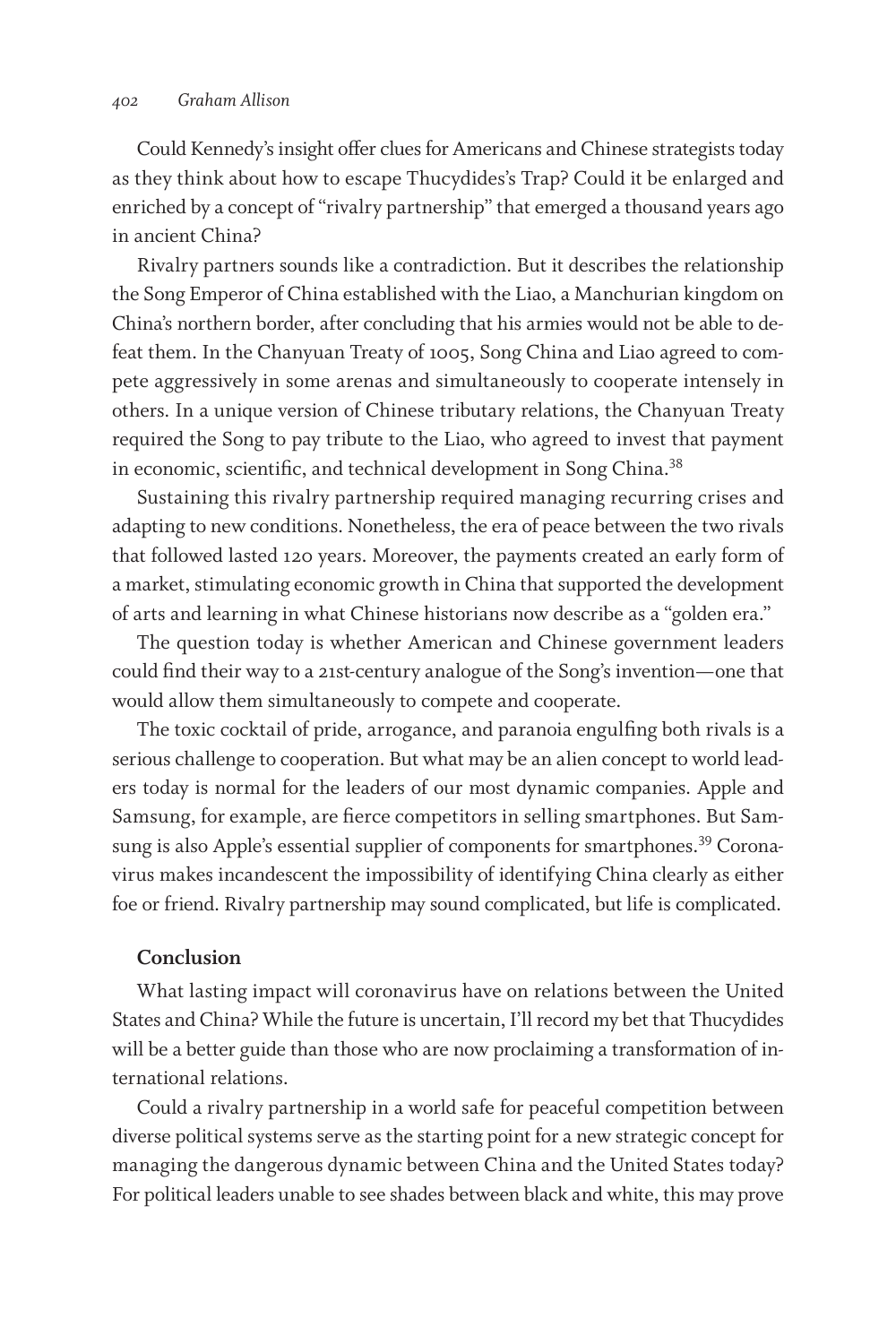too demanding. If so, Thucydides would say they chose their fate. But since our survival is at stake, we must hope that political leaders learn from history to navigate a complicated, difficult, challenging rivalry—one in which the United States and China have both competing interests and shared interests they have to manage in order to survive.

#### notes

1. For more information, visit the Harvard Kennedy School Belfer Center's Applied History Project website,<https://www.belfercenter.org/project/applied-history-project>.

2. Thucydides, *The History of the Peloponnesian War*.

3. Richard E. Neustadt and Ernest R. May, *Thinking in Time: The Uses of History for Decision Makers* (New York: Free Press, 1986), 253–254.

4. Neustadt and May, *Thinking in Time*, 251.

5. Henry Kissinger, "The Coronavirus Pandemic Will Forever Alter the World Order," *Wall Street Journal*, April 3, 2020.

6. Richard Haass, "A Cold War with China Would Be a Mistake," *Wall Street Journal*, May 7, 2020.

7. Lawrence Summers, "Covid-19 Looks Like a Hinge in History," *Financial Times*, May 14, 2020.

8. Others include Stewart M. Patrick, "COVID-19 and Climate Change Will Change the Definition of National Security," *World Politics Review*, May 18, 2020; Samantha Power, "How the COVID-19 Era Will Change National Security Forever," *Time*, April 14, 2020; and Anne-Marie Slaughter, "Redefining National Security for the Post Pandemic World," *Project Syndicate*, June 3, 2020.

9. *New York Times* columnist Thomas Friedman proclaimed the "Golden Arches Theory of Conflict Prevention" in 1996: "When a country reaches a certain level of economic development, when it has a middle class big enough to support a McDonald's, it becomes a McDonald's country, and people in McDonald's countries don't like to fight wars; they like to wait in line for burgers." See Friedman, "Foreign Affairs Big Mac I," *New York Times*, December 8, 1996; and Graham Allison, "The Myth of the Liberal Order," *Foreign Affairs*, July/August 2018.

10. This section builds on and expands Graham Allison, "The New Spheres of Influence," *Foreign Affairs*, March/April 2020; and Allison, "The U.S.-China Strategic Competition: Clues from History" (discussion paper, Harvard Kennedy School Belfer Center for Science and International Affairs, February 2020).

11. "World Economic Outlook Data Mapper," International Monetary Fund, October 2019; "World Development Indicators Data Bank," World Bank, October 28, 2019, [https://datacatalog.worldbank.org/dataset/world-development-indicators.](https://datacatalog.worldbank.org/dataset/world-development-indicators)

12. "References: Definition and Notes: GDP Methodology," CIA World Factbook, n.d., accessed July 15, 2019, [https://www.cia.gov/library/publications/the-world-factbook/docs](https://www.cia.gov/library/publications/the-world-factbook/docs/notesanddefs.html) [/notesanddefs.html](https://www.cia.gov/library/publications/the-world-factbook/docs/notesanddefs.html); Tim Callen, "Purchasing Power Parity: Weights Matter," International Monetary Fund, December 18, 2018, [https://www.imf.org/external/pubs/ft/fandd](https://www.imf.org/external/pubs/ft/fandd/basics/ppp.htm)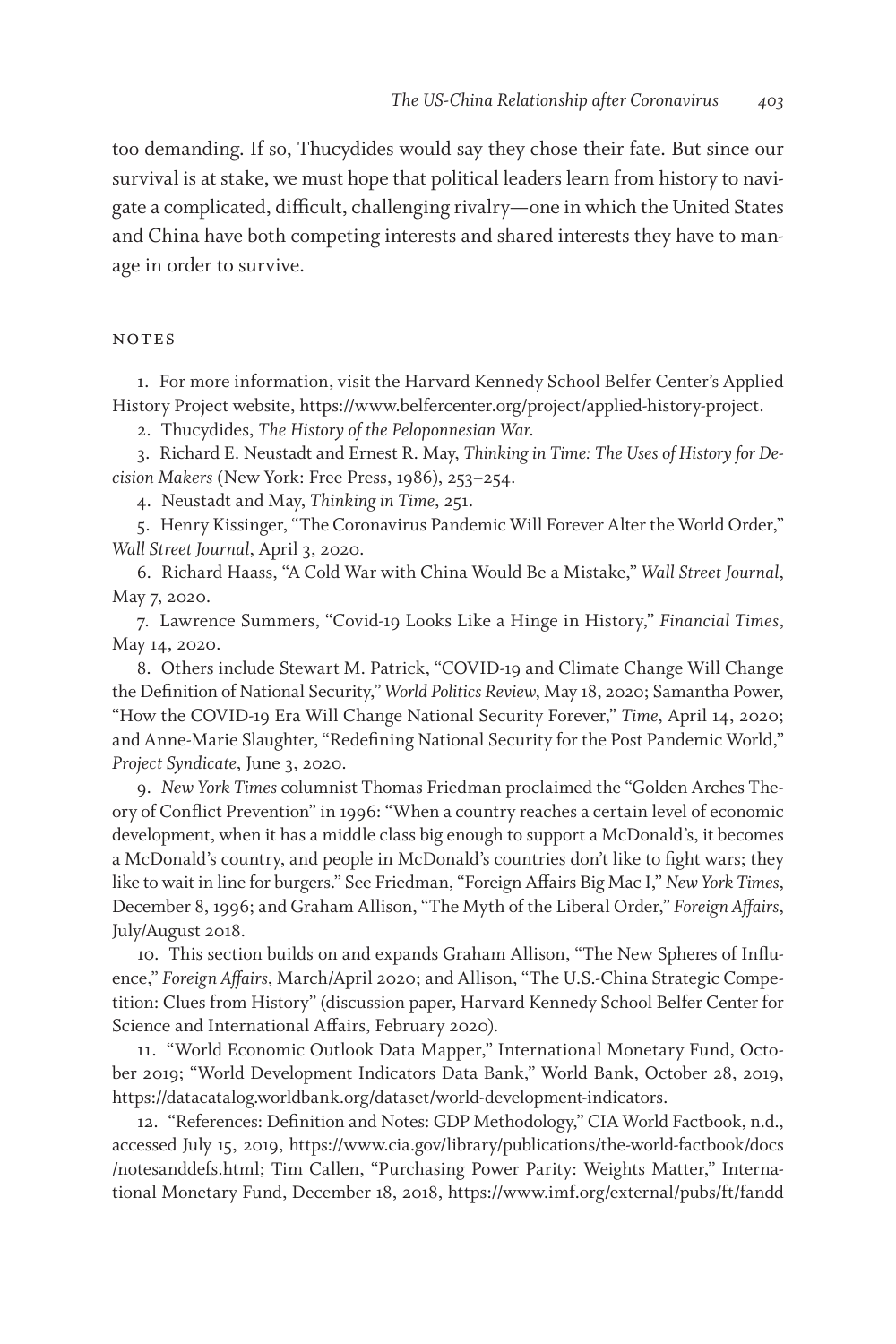[/basics/ppp.htm](https://www.imf.org/external/pubs/ft/fandd/basics/ppp.htm). For the judgment of the world's leading central banker, Stanley Fischer, see Graham Allison, *Destined for War: Can American and China Escape Thucydides's Trap?* (New York: Houghton Mifflin Harcourt, 2017), 11–12.

13. "Direction of Trade Statistics," International Monetary Fund, accessed July 15, 2019, https://data.imf.org/?sk=[9D6028D4-F14A-464C-A2F2-59B2CD424B85](https://data.imf.org/?sk=9D6028D4-F14A-464C-A2F2-59B2CD424B85).

14. "Internet Trends Report 2018," Kleiner Perkins, May 30, 2018, [https://www.klein](https://www.kleinerperkins.com/perspectives/internet-trends-report-2018/) [erperkins.com/perspectives/internet-trends-report-2018/](https://www.kleinerperkins.com/perspectives/internet-trends-report-2018/).

15. SIPRI Military Expenditure Database, accessed February 3, 2020, [https://www.sipri](https://www.sipri.org/databases/milex) [.org/databases/milex.](https://www.sipri.org/databases/milex)

16. Allison, "The U.S.-China Strategic Competition."

17. Center for a New American Security (CNAS), "How the U.S. Military Fights Wars Today and in the Future," March 7, 2019, YouTube video, 13:09, [https://www.youtube.com](https://www.youtube.com/watch?v=m1DtXOuU0M0) /watch?v=[m1DtXOuU0M0](https://www.youtube.com/watch?v=m1DtXOuU0M0).

18. Nicholas Kristof, "This Is How War with China Could Begin," *New York Times*, September 4, 2019. Former defense official David Ochmanek also remarks that a key takeaway of fifteen years of wargaming is that "we're 0-for-18" in CNAS, "How the U.S. Military Fights Wars Today and in the Future," March 7, 2019, YouTube video, 31:21, [https://www.youtube.com/watch?v](https://www.youtube.com/watch?v=m1DtXOuU0M0)=m1DtXOuU0M0.

19. Graham Allison, Robert D. Blackwill, and Ali Wyne, *Lee Kuan Yew: The Grand Master's Insights on China, the United States, and the World* (Cambridge, MA: MIT Press, 2013), 42.

20. For more information, visit the Harvard Kennedy School Belfer Center's Thucydides's Trap Case File website, <https://www.belfercenter.org/thucydides-trap/case-file>.

21. Allison et al., *Lee Kuan Yew*.

22. Graham Allison, "The US Is Hunkering Down for a New Cold War with China," *Financial Times*, October 12, 2018.

23. This section builds on and expands Graham Allison, "In War against Coronavirus: Is China Foe—or Friend?," *The National Interest*, March 27, 2020.

24. "Preliminary Accounting Results of GDP for the First Quarter of 2020," National Bureau of Statistics of China, April 20, 2020, [http://www.stats.gov.cn/english/PressRelease](http://www.stats.gov.cn/english/PressRelease/202004/t20200420_1739811.html) [/202004/t20200420\\_1739811.html](http://www.stats.gov.cn/english/PressRelease/202004/t20200420_1739811.html); "Economists Are Increasingly Optimistic about China's Economic Recovery and GDP Growth," *Fortune*, June 23, 2020.

25. Nelson D. Schwartz, Ben Casselman, and Ella Koeze, "How Bad Is Unemployment? 'Literally Off the Charts,'" *New York Times*, May 8, 2020.

26. For French purchases, see "France Has Ordered over 1 Billion Face Masks, Most from China: Minister," Reuters, March 28, 2020. For US purchases, see Jonathan Swan and Joann Muller, "Inside the Start of the Great Virus Airlift," *Axios*, March 29, 2020.

27. "China Keeps Engine Roaring to Ensure Global Medical Supplies amid Pandemic," *Global Times*, March 29, 2020. See also Chad P. Bown, "COVID-19: China's Exports of Medical Supplies Provide a Ray of Hope," Peterson Institute for International Economics, March 26, 2020.

28. This section builds on and expands Allison, *Destined for War*; Allison, "The U.S.- China Strategic Competition."

29. Theodore Sorensen, *Kennedy* (New York: Harper & Row, 1965), 705.

30. John F. Kennedy, "American University Commencement Address," June 10, 1963.